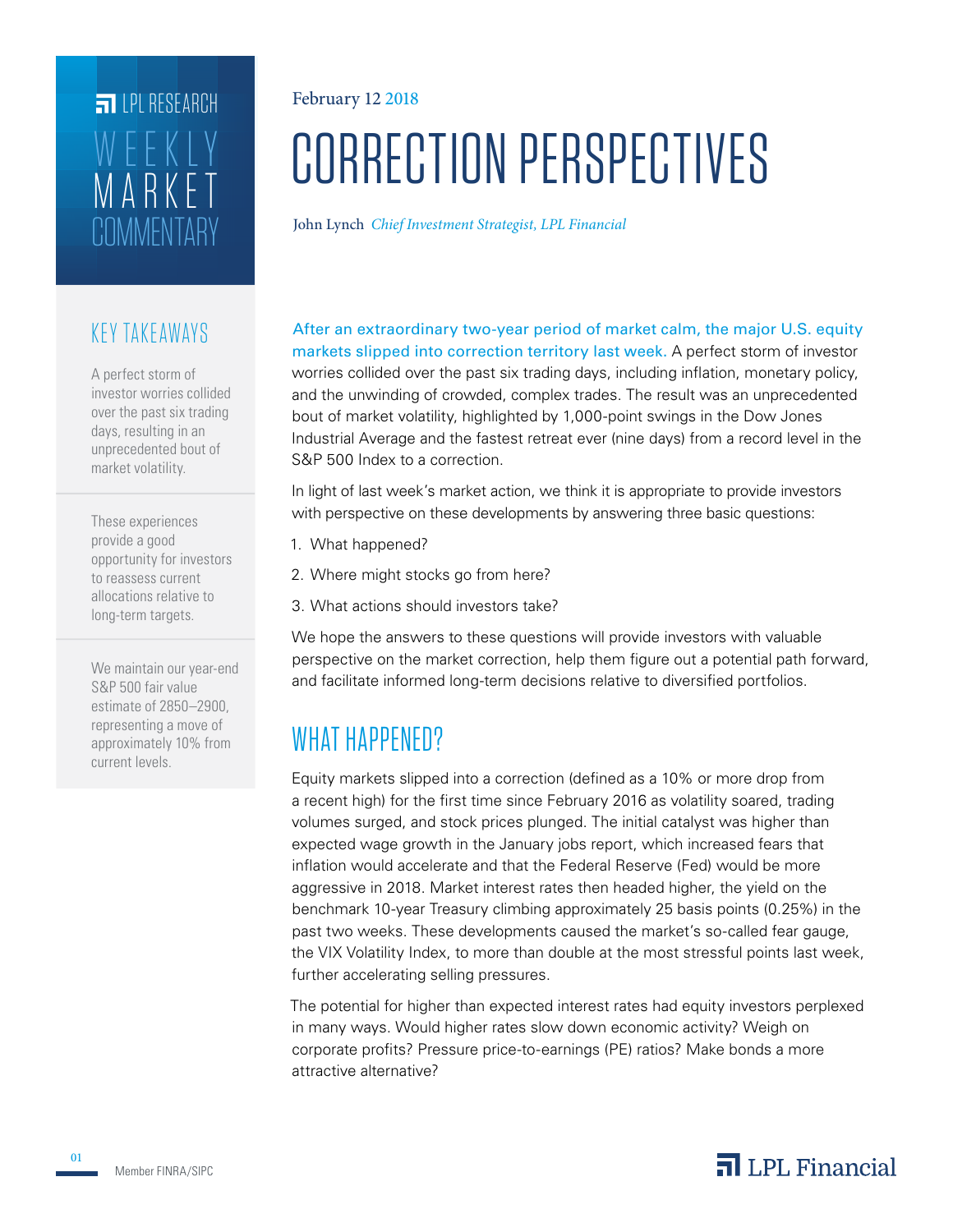#### **1 S&P 500 MARKET CORRECTIONS**

| <b>Market Corrections (1980–Present)</b> |                                         |                    |                                        |                                    |                                                |                                                 |
|------------------------------------------|-----------------------------------------|--------------------|----------------------------------------|------------------------------------|------------------------------------------------|-------------------------------------------------|
| <b>High</b><br><b>Date</b>               | <b>S&amp;P 500</b><br><b>High Price</b> | Low<br><b>Date</b> | <b>S&amp;P 500</b><br><b>Low Price</b> | <b>Correction</b><br><b>Return</b> | <b>S&amp;P 500</b><br><b>1 Year After Lows</b> | <b>S&amp;P 500</b><br><b>2 Years After Lows</b> |
| 02/13/80                                 | 118.44                                  | 03/27/80           | 98.22                                  | $-17.1%$                           | 33.0%                                          | 10.6%                                           |
| 08/11/81                                 | 133.85                                  | 09/25/81           | 112.77                                 | $-15.7%$                           | 9.4%                                           | 50.5%                                           |
| 11/30/81                                 | 126.35                                  | 03/08/82           | 107.34                                 | $-15.0%$                           | 43.2%                                          | 48.4%                                           |
| 05/07/82                                 | 119.47                                  | 08/12/82           | 102.42                                 | $-14.3%$                           | 57.7%                                          | 57.9%                                           |
| 10/10/83                                 | 172.65                                  | 07/24/84           | 147.82                                 | $-14.4%$                           | 30.3%                                          | 61.5%                                           |
| 10/05/87                                 | 328.08                                  | 10/19/87           | 224.84                                 | $-31.5%$                           | 22.9%                                          | 52.5%                                           |
| 10/21/87                                 | 258.38                                  | 10/26/87           | 227.67                                 | $-11.9%$                           | 24.0%                                          | 51.5%                                           |
| 11/02/87                                 | 255.75                                  | 12/04/87           | 223.92                                 | $-12.4%$                           | 21.4%                                          | 56.6%                                           |
| 01/02/90                                 | 359.69                                  | 01/30/90           | 322.98                                 | $-10.2%$                           | 3.7%                                           | 28.5%                                           |
| 07/16/90                                 | 368.95                                  | 08/23/90           | 307.06                                 | $-16.8%$                           | 27.3%                                          | 36.2%                                           |
| 10/07/97                                 | 983.12                                  | 10/27/97           | 876.99                                 | $-10.8%$                           | 21.5%                                          | 47.9%                                           |
| 07/17/98                                 | 1,186.75                                | 08/31/98           | 957.28                                 | $-19.3%$                           | 37.9%                                          | 57.7%                                           |
| 03/24/00                                 | 1,527.46                                | 04/14/00           | 1,356.56                               | $-11.2%$                           | $-12.1%$                                       | $-18.8%$                                        |
| 09/01/00                                 | 1,520.77                                | 10/12/00           | 1,329.78                               | $-12.6%$                           | $-19.6%$                                       | $-33.5%$                                        |
| 11/06/00                                 | 1,432.19                                | 12/20/00           | 1,264.74                               | $-11.7%$                           | $-8.5%$                                        | $-30.8%$                                        |
| 01/30/01                                 | 1,373.73                                | 03/22/01           | 1,117.58                               | $-18.6%$                           | 2.7%                                           | $-22.7%$                                        |
| 05/21/01                                 | 1,312.83                                | 09/21/01           | 965.8                                  | $-26.4%$                           | $-13.7%$                                       | 6.5%                                            |
| 03/19/02                                 | 1,170.29                                | 05/07/02           | 1,049.49                               | $-10.3%$                           | $-11.4%$                                       | 6.1%                                            |
| 05/17/02                                 | 1,106.59                                | 07/23/02           | 797.7                                  | $-27.9%$                           | 23.9%                                          | 36.2%                                           |
| 08/22/02                                 | 962.7                                   | 10/09/02           | 776.76                                 | $-19.3%$                           | 33.7%                                          | 44.8%                                           |
| 01/14/03                                 | 931.66                                  | 03/11/03           | 800.73                                 | $-14.1%$                           | 40.4%                                          | 51.0%                                           |
| 10/09/07                                 | 1,565.15                                | 11/26/07           | 1,407.22                               | $-10.1%$                           | $-39.5%$                                       | $-21.4%$                                        |
| 12/10/07                                 | 1,515.96                                | 01/22/08           | 1,310.50                               | $-13.6%$                           | $-35.9%$                                       | $-14.8%$                                        |
| 05/19/08                                 | 1,426.63                                | 07/15/08           | 1,214.91                               | $-14.8%$                           | $-23.2%$                                       | $-9.7%$                                         |
| 08/11/08                                 | 1,305.32                                | 09/17/08           | 1,156.39                               | $-11.4%$                           | $-7.9%$                                        | $-2.7%$                                         |
| 09/19/08                                 | 1,255.08                                | 09/29/08           | 1,106.39                               | $-11.8%$                           | $-4.1%$                                        | 3.5%                                            |
| 09/30/08                                 | 1,166.36                                | 10/10/08           | 899.22                                 | $-22.9%$                           | 19.7%                                          | 30.1%                                           |
| 10/20/08                                 | 985.4                                   | 10/27/08           | 848.92                                 | $-13.9%$                           | 25.3%                                          | 39.3%                                           |
| 11/04/08                                 | 1,005.75                                | 11/12/08           | 852.3                                  | $-15.3%$                           | 27.6%                                          | 40.7%                                           |
| 11/13/08                                 | 911.29                                  | 11/20/08           | 752.44                                 | $-17.4%$                           | 45.0%                                          | 59.2%                                           |
| 01/06/09                                 | 934.7                                   | 01/20/09           | 805.22                                 | $-13.9%$                           | 41.3%                                          | 59.2%                                           |
| 02/09/09                                 | 869.89                                  | 03/09/09           | 676.53                                 | $-22.2%$                           | 68.6%                                          | 95.4%                                           |
| 05/12/10                                 | 1,171.67                                | 06/07/10           | 1,050.47                               | $-10.3%$                           | 22.4%                                          | 22.4%                                           |
| 07/07/11                                 | 1,353.22                                | 08/08/11           | 1,119.46                               | $-17.3%$                           | 25.2%                                          | 51.1%                                           |
| 05/21/15                                 | 2,130.82                                | 08/25/15           | 1,867.61                               | $-12.4%$                           | 16.5%                                          | 30.6%                                           |
| 11/03/15                                 | 2,109.79                                | 02/11/16           | 1,829.08                               | $-13.3%$                           | 26.6%                                          | ?                                               |
| Average                                  |                                         |                    |                                        | $-15.6%$                           | 16.0%                                          | 28.0%                                           |
| Median                                   |                                         |                    |                                        | $-14.2%$                           | 22.7%                                          | 36.2%                                           |
| % Higher                                 |                                         |                    |                                        |                                    | 72.2%                                          | 77.1%                                           |

Source: LPL Research, Ned Davis Research, 2/9/18

The S&P 500 is an unmanaged index which cannot be invested into directly. Unmanaged index returns do not reflect fees, expenses, or sales charges. Index performance is not indicative of the performance of any investment. Past performance is no guarantee of future results.



02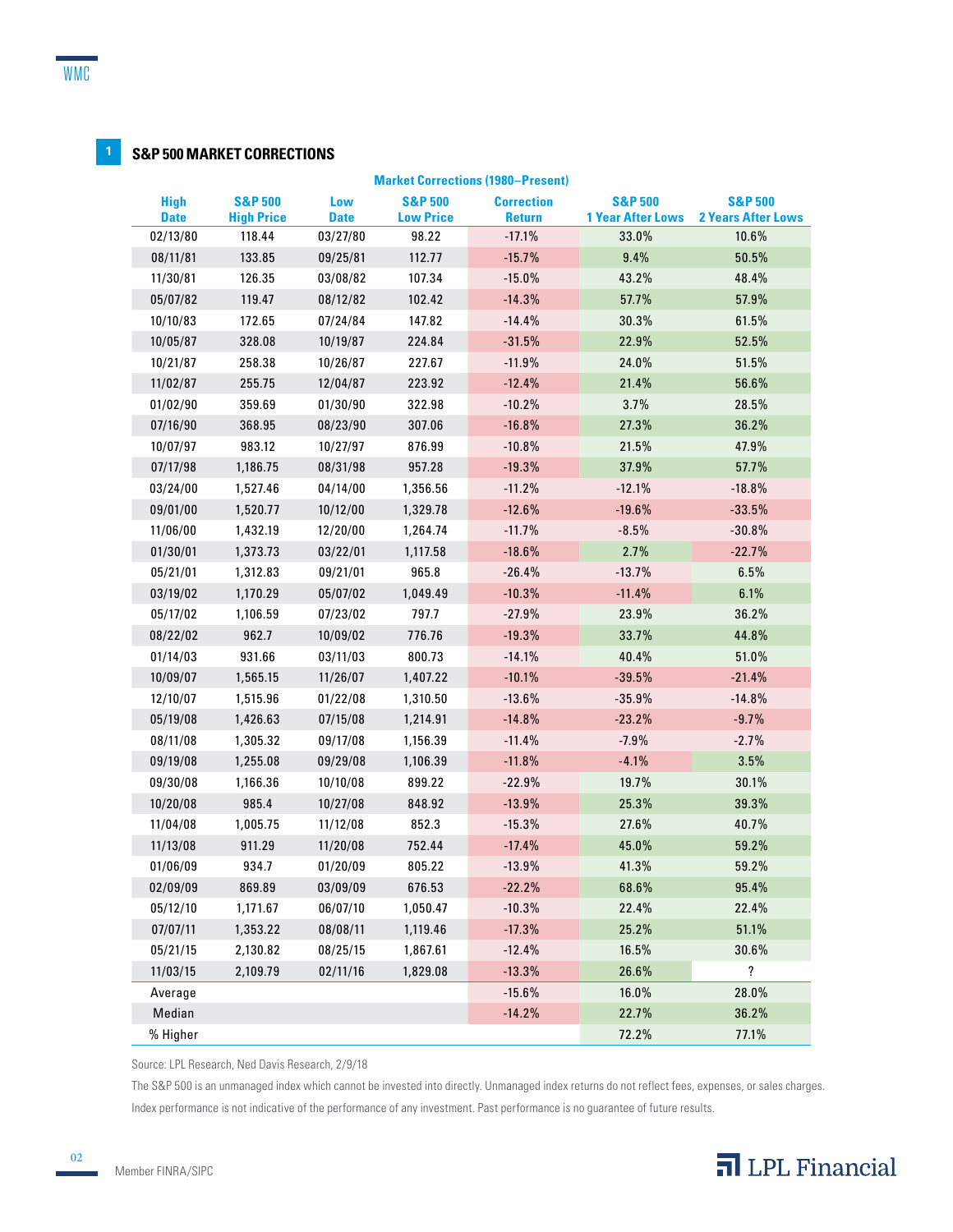One important driver of the market sell-off was that investor sentiment had become too complacent these past two years and bullish sentiment prevailed as the major equity market indexes trudged higher to record price gains, along with the absence of volatility. This extended period of low volatility also led many institutional and individual investors down the path of crowded, complex trades, which used leverage, or borrowed money, to bet on a continuation of market peace. Once market interest rates and the VIX suddenly turned higher, these trades unwound, causing further selling pressure as traders needed to sell other holdings to raise cash to satisfy their debt obligations from their "short volatility" positions. Essentially, selling begot more selling and equity markets around the globe plunged.

## WHERE MIGHT STOCKS GO FROM HERE?

What hasn't made as many headlines over the past week is that economic and profit data have been very strong, indicating that the market sell-off is detached from the fundamentals, making the correction normal and healthy. To be sure, recent readings on U.S. gross domestic product (GDP) and employment have been solid, and reports on manufacturing and services have been the highest in more than a dozen years. Consumer and small business confidence are at the highest levels of the expansion as a combination of tax cuts, government spending, and an improved lending environment appear poised to sustain growth in 2018 and 2019. In addition, fourth quarter 2017 earnings are coming in ahead of expectations, and companies are providing positive guidance, leading analysts to raise their forecasts for corporate profits in 2018.

Nevertheless, the markets have corrected. Though unnerving, corrections are a normal part of long-term investing. Indeed, since 1980, we have now experienced 37 corrections, with the S&P 500 falling by an average of 15.6% from peak to trough during the last 36 occurrences. Twelve months later, however, the index made up some ground, rising an average of 16.0% from the low,

and after 24 months, the S&P 500 had climbed by an average of 28.0%, reinforcing the necessity for long-term investors not to stray from their diversified strategies during periods of market turmoil [Figure 1].

Investors should be aware that market recoveries are often a relatively long process taking place over several weeks or months, without one clear identifiable catalyst. One unique characteristic of the current environment is that the equity markets had been so strong, that even though we've entered a correction, the S&P 500 still remains above its 200-day moving average (MA), an important technical support level that historically has helped determine the direction of stock prices during volatile periods [Figure 2]. Frequently, the index needs to fall below this level to "wash out" the weak hands before consolidating and then trending higher. Only one of these past 36 corrections concluded with the S&P 500 above its 200-day MA.



Source: LPL Research, FactSet 02/12/18

All indexes are unmanaged and cannot be invested into directly. Unmanaged index returns do not reflect fees, expenses, or sales charges. Index performance is not indicative of the performance of any investment. All performance referenced is historical and is no guarantee of future results.

### $\overline{\mathbf{a}}$  LPL Financial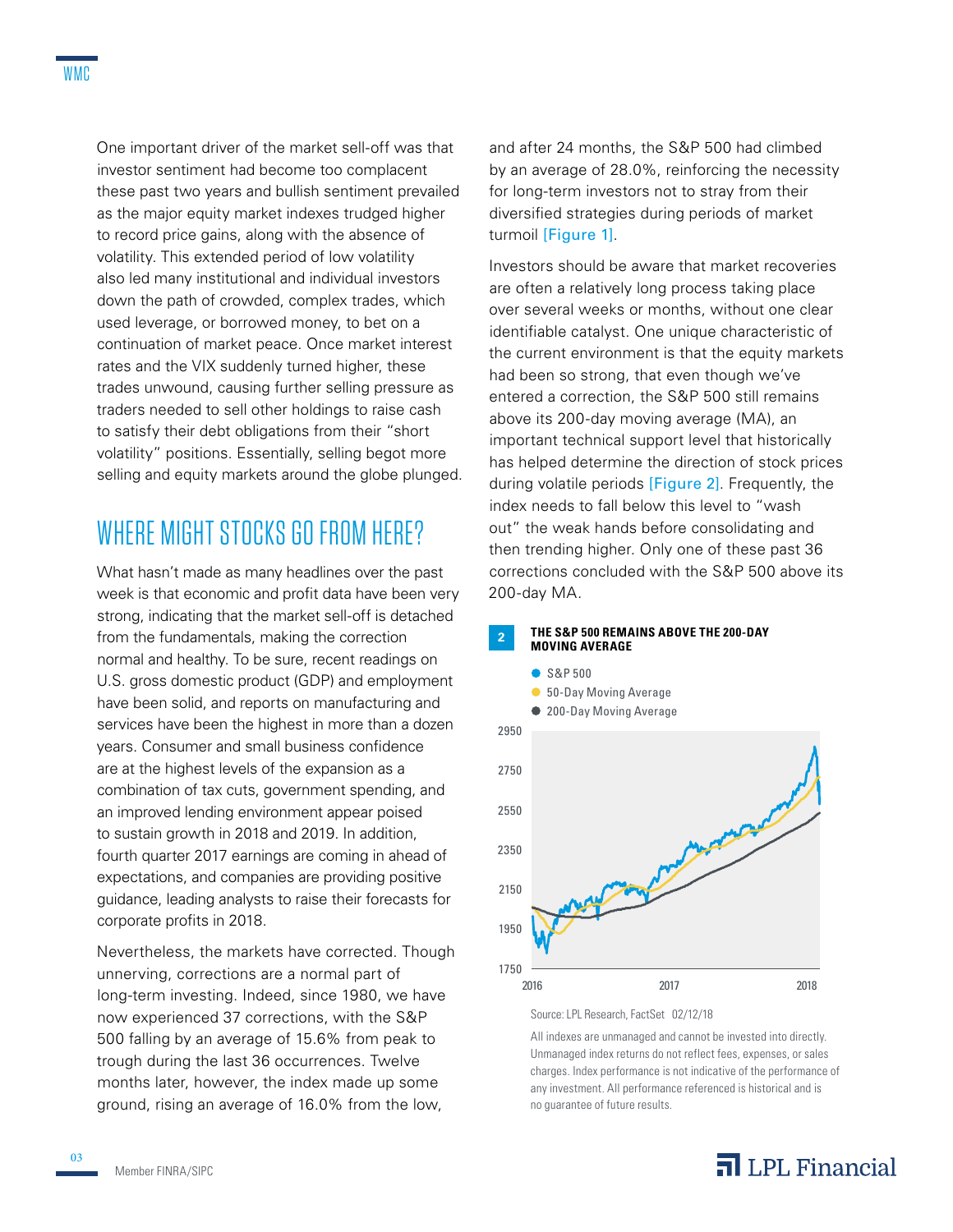We are preparing for the possibility over the next several days or weeks to see the index reach an average correction of about 15%, and possibly a bit more. However, considering the still solid economic backdrop, well below average levels for interest rates and inflation, strong trends for corporate profits, and the still positive technical analysis picture for the S&P 500, we suspect stocks may soon stabilize with little additional downside from current levels. Simply stated, if this correction were a baseball game, we believe we would be approaching the seventh inning stretch.

## WHAT ACTIONS SHOULD INVESTORS TAKE?

Our first piece of advice for investors is don't panic. Unwinding the leveraged short volatility trade is messy, which has magnified the intensity of the recent sell-off. We also believe it masks the solid fundamental backdrop, which may cause suitable investors to sell (unnecessarily) into further market weakness. Instead, we encourage investors to view the recent market correction as an opportunity to reassess portfolios and look for spots to either deploy cash or rebalance to longer-term allocation targets.

Second, we were not particularly surprised by recent market volatility given: 1) last year's absence of volatility, 2) the market's propensity to test a new Fed chair, and 3) historical trading patterns during midterm election years. Yet, we also have emphasized in our *[Outlook 2018: Return of the](http://lpl-research.com/outlook/2018/Outlook_2018_Spreads.pdf)  [Business Cycle](http://lpl-research.com/outlook/2018/Outlook_2018_Spreads.pdf)* publication that the transition from monetary policy leadership to fiscal policy leadership may provide opportunities. We believe the combination of improving business fundamentals and the benefits of fiscal reform, federal spending, and reduced regulation will continue to support growth in the economy and corporate profits for at least the next year.

Third, we expect market interest rates to only nudge higher in 2018. Market dislocations occur when rates surge, like the recent move in the benchmark 10-year Treasury yield to 2.85%. Remember, the current interest rate, based on the 10-year Treasury, is still at the low end of our year-end forecast range of 2.75%–3.25%. A gradual move higher based on improved economic activity, slightly higher pricing measures, rising deficit spending, and a Fed that remains measured in the tightening cycle, remains in play, but higher yields may also attract more buyers, especially considering the yield advantage of Treasuries over other developed market debt.

Despite the equity market correction, the U.S. Treasury yield curve steepened last week, a market signal pointing toward future economic growth; and credit spreads, the interest rate difference between corporate debt and Treasuries, remained narrow, suggesting a lack of stress and a vote of confidence for future economic output.

Investors may want to consider reviewing fixed income allocations given these developments. We continue to believe bonds play an important role in portfolios, providing sources of income, liquidity, and the potential to smooth out portfolio performance during periods of equity market volatility.

Finally, we encourage investors to view the recent equity market weakness relative to the many positive fundamental equity market trends, including strong economic growth and corporate profits. Considering these positive fundamental trends, we remain favorable on the longer-term investing environment for equities. Fourth quarter earnings season has been very strong and corporate guidance for 2018 profitability is positive and upward sloping, causing consensus earnings projections to accelerate. Even before the recent equity weakness, forward-looking market PE ratios declined as earnings per share forecasts increased to levels that we believe are more attractive to long-term investors [Figure 3].

04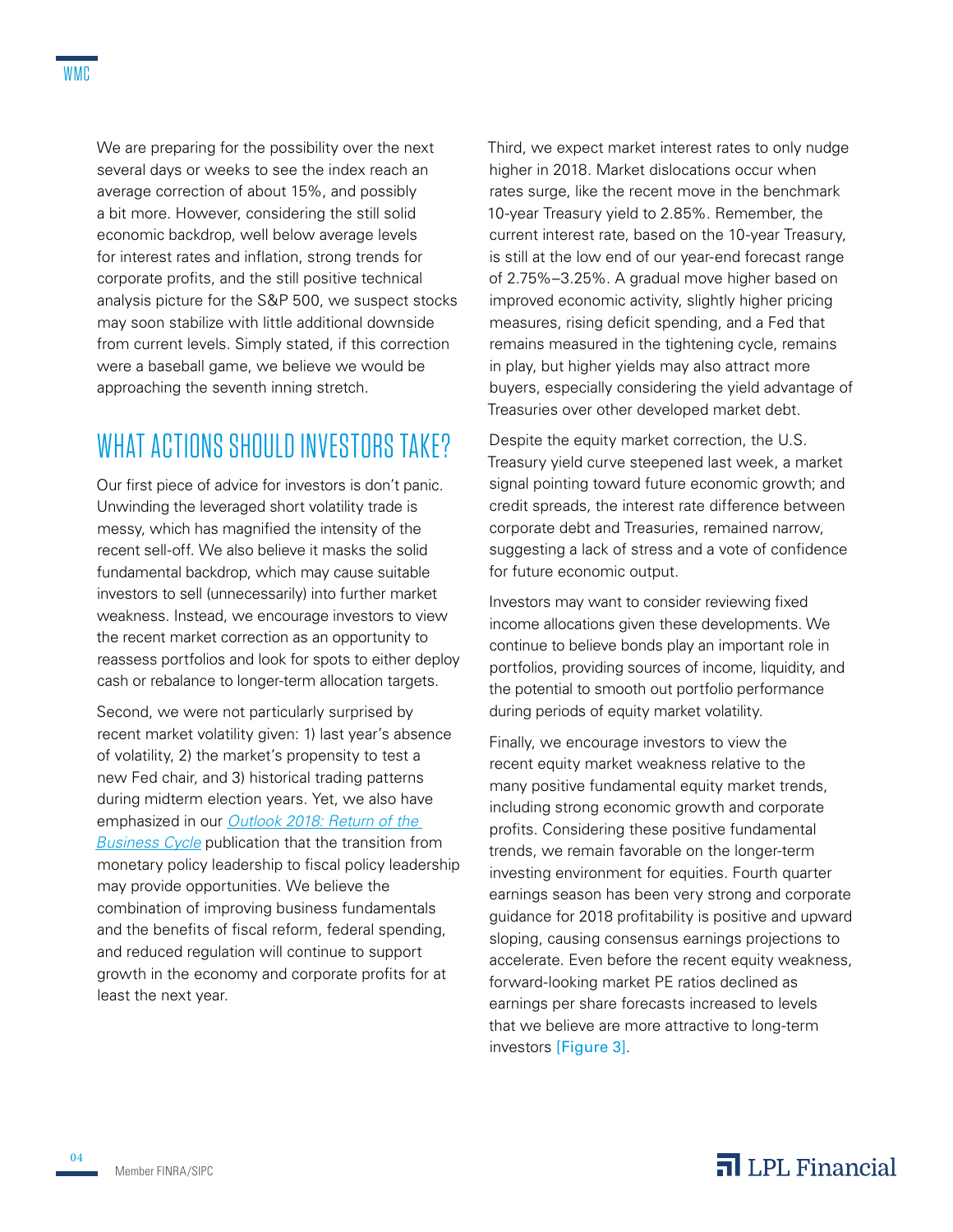The strong upward revisions to analysts' earnings estimates for the S&P 500 during fourth quarter earnings season, along with the drop in stock prices, have clipped more than 10% off of stock valuations in only a couple of weeks. On a forward PE basis, the S&P 500 has gone from 18.5 times to 16.5 times, according to FactSet. Though 16.5 times is still above historical averages, we believe market PE multiples must be viewed relative to interest rates and inflation, both of which remain well below their long-term trends. Given that the market PE is now 2 points cheaper, we consider current stock valuations attractive and suspect valuations may ultimately once again approach their recent peak before the end of this bull market.

## **CONCLUSION**

Given the market's steady increase, the lack of volatility, and the bullish sentiment that prevailed, we believe the correction was a logical response. Though unsettling, market corrections are typical, having now occurred 37 times over the past 38-plus years. These experiences provide a good opportunity for investors to reassess the market environment and examine allocations relative to long-term targets.

Despite this recent correction, we maintain our fair value estimate of 2,850–2,900 for the S&P 500, representing a move of approximately 10% from current levels. We continue to position portfolios toward beneficiaries of the current monetary and fiscal policy dynamics, including value, small caps, financials, industrials, and technology, along with our previous guidance favoring emerging market equities.  $\blacksquare$ 

*Special thanks to Ryan Detrick and Jeffrey Buchbinder for their contributions to this commentary.*

**<sup>3</sup> RISING EARNINGS ESTIMATES AND FALLING STOCK PRICES HAVE CLIPPED STOCK VALUATIONS**



Source: LPL Research, FactSet 02/09/18

Indexes are unmanaged and cannot be invested into directly. Past performance is no guarantee of future results. Estimates may not develop as predicted.

Forward Price-To-Earnings is a measure of the price-to-earnings ratio (PE) using forecasted earnings for the PE calculation. While the earnings used are just an estimate and are not as reliable as current earnings data, there is still benefit in estimated PE analysis. The forecasted earnings used in the formula can either be for the next 12 months or for the next full-year fiscal period.

05

### $\overline{\mathbf{a}}$  LPL Financial